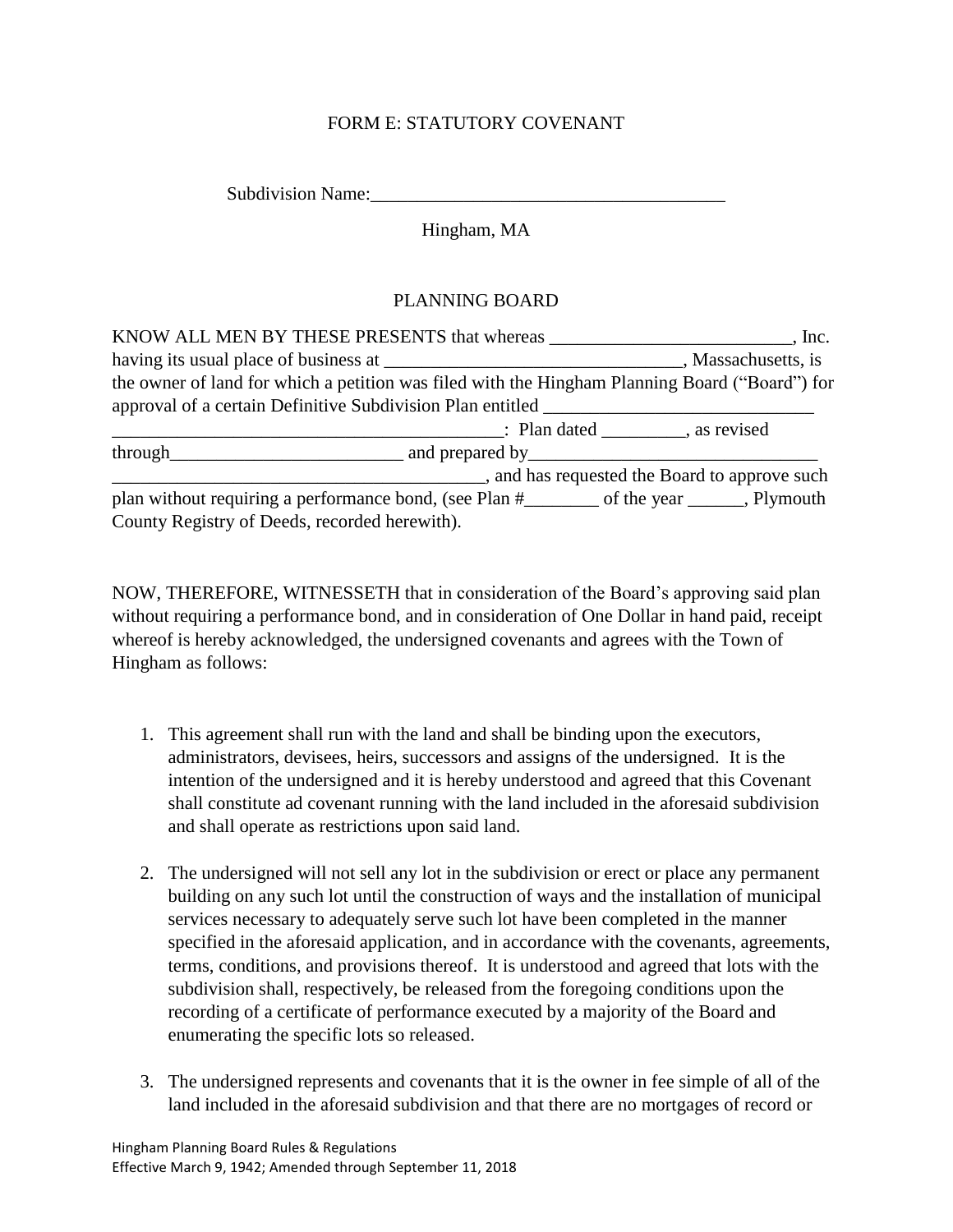otherwise on said land, expect for the mortgages described below and subordinated to this Covenant and the present holders of said mortgages have assented to this Covenant. A Mortgagee who acquires title to the mortgaged premises or part thereof may sell any lot subject to the terms and conditions of this Covenant. The undersigned further represents that to the best of its knowledge and belief there are no liens or attachments or encumbrances of any nature save there hereinafter subordinated mortgages, any encumbrances appearing on a certificate of municipal liens issued by the Town of Hingham, and such easements as are related to the development of the subject property.

- 4. All drainage facilities and associated structures, including pipe, loaming, and seeding, shall be completed to the satisfaction of the Planning Board prior to the release of any lot or the issuance of any Certificate of Occupancy by the Building Inspector.
- 5. The construction of all ways and the installation of all municipal services shall be completed in accordance with the applicable Rules and Regulations of the Board within two years of endorsement of the plan unless an extension of time is granted by the Board. Failure to so complete without an extension of time shall automatically rescind approval of the plan.
- 6. No lot shall be released from the Statutory Covenant pursuant to G.L.c.41,s.81U and no Certificate of Occupancy shall be granted by the Building Inspector without first obtaining Board of Health approval for a sewage system on the lot. Copies of all approved septic design shall be submitted to the Planning Board for grading approval. If, in order to obtain a permit for an approved disposal system from the Board of Health, fill or grading is required to the extent that, in the opinion of the Planning Board, the drainage pattern would be adversely affected then the Planning Board may require an amended plan and revised drainage calculations.
- 7. Approval by the Planning Board of this Plan shall not be treated as, nor deemed to be, approval by the Board of Health for a permit for the construction and use on any lot of an individual sewage system. No building or structure shall be placed on any lot without the consent of the Board of Health.
- 8. This subdivision will be subject to a Conservation Commission Notice of Intent. Prior to release of any lots, the developer's engineer shall certify that the subdivision plan is consistent with the drainage design and plans as may be finally approved by the Hingham Conservation Commission or the Massachusetts Department of Environmental Quality Engineering as part of an Order of Conditions. Drainage, erosion and sedimentation and any other plans that may be finally approved by the Conservation Commission shall be made a part of this subdivision with a sequential identifying sheet number. If there is any inconsistency between the submitted Subdivision Plan and the plans as may be approved by the Conservation Commission, the applicant shall submit an amended plan to the Planning Board for approval. Said amended plan shall be accompanied by a letter setting